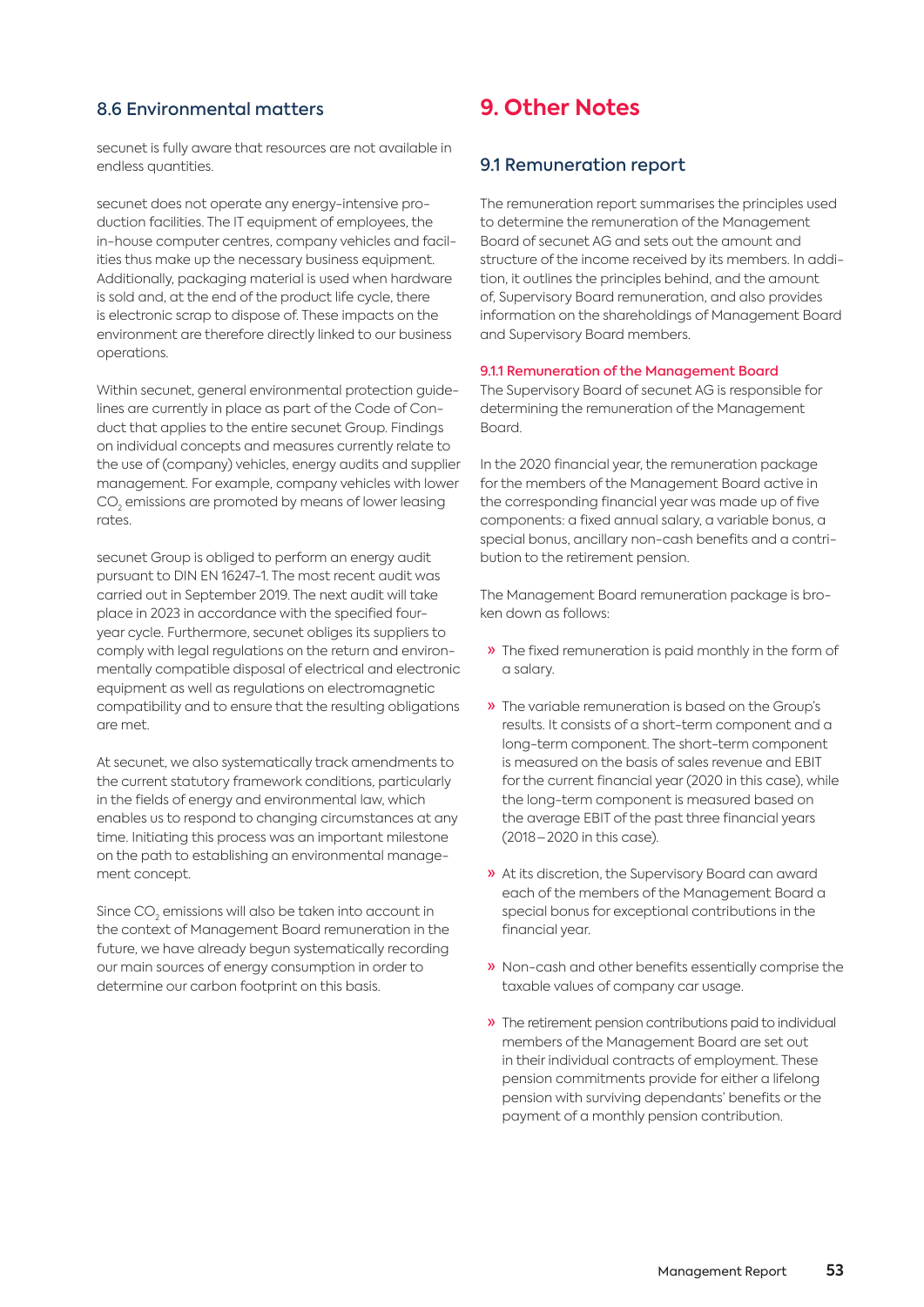Management Board contracts do not expressly provide for any severance payment in the event that the employment relationship is prematurely terminated. In addition, Management Board contracts do not include any specific regulations to govern the event that a "change of control" occurs – that is when one or several shareholders acting jointly obtain the majority voting rights of secunet AG and exert a dominating influence, causing secunet AG to become a dependent company by means of the conclusion of an intercompany agreement within the meaning of Section 291 of the German Stock Corporation Act (Aktiengesetz, AktG), or in the event of the merger of secunet AG with other companies.

 The Management Board members do not receive any additional remuneration for the performance of their duties in the subsidiaries.

Following the recommendations of the German Corporate Governance Code (Deutscher Corporate Governance Kodex, DCGK), the remuneration of the secunet AG Management Board is constituted as follows:

## Benefits granted

|                                  | Dr Rainer Baumgart <sup>1</sup><br>Chairman |          |            |             |  |  |  |
|----------------------------------|---------------------------------------------|----------|------------|-------------|--|--|--|
| in euros                         | 2019                                        | 2020     | 2020 (min) | 2020 (max)  |  |  |  |
| Fixed remuneration               | 108,333                                     | 0        | 0          | 0           |  |  |  |
| Ancillary benefits               | 13,380                                      |          | $\circ$    | 0           |  |  |  |
| Total                            | 121,713                                     | 0        | 0          | 0           |  |  |  |
| One-year variable remuneration   | 25,000                                      | 0        | $\circ$    | 0           |  |  |  |
| Multi-year variable remuneration |                                             |          |            |             |  |  |  |
| Profit sharing 2019              | 41,667                                      |          |            |             |  |  |  |
| Profit sharing 2020              |                                             | $\Omega$ | $\circ$    | 0           |  |  |  |
| Special bonus                    | 0                                           | $\Omega$ | $\circ$    | $\mathbf 0$ |  |  |  |
| Total                            | 66,667                                      | 0        | 0          | 0           |  |  |  |
| Pension expense (IFRS)           | $\mathbf 0$                                 | 0        | $\circ$    | 0           |  |  |  |
| <b>Total remuneration</b>        | 188,380                                     | 0        | 0          | 0           |  |  |  |

<sup>1</sup> Until 31 May 2019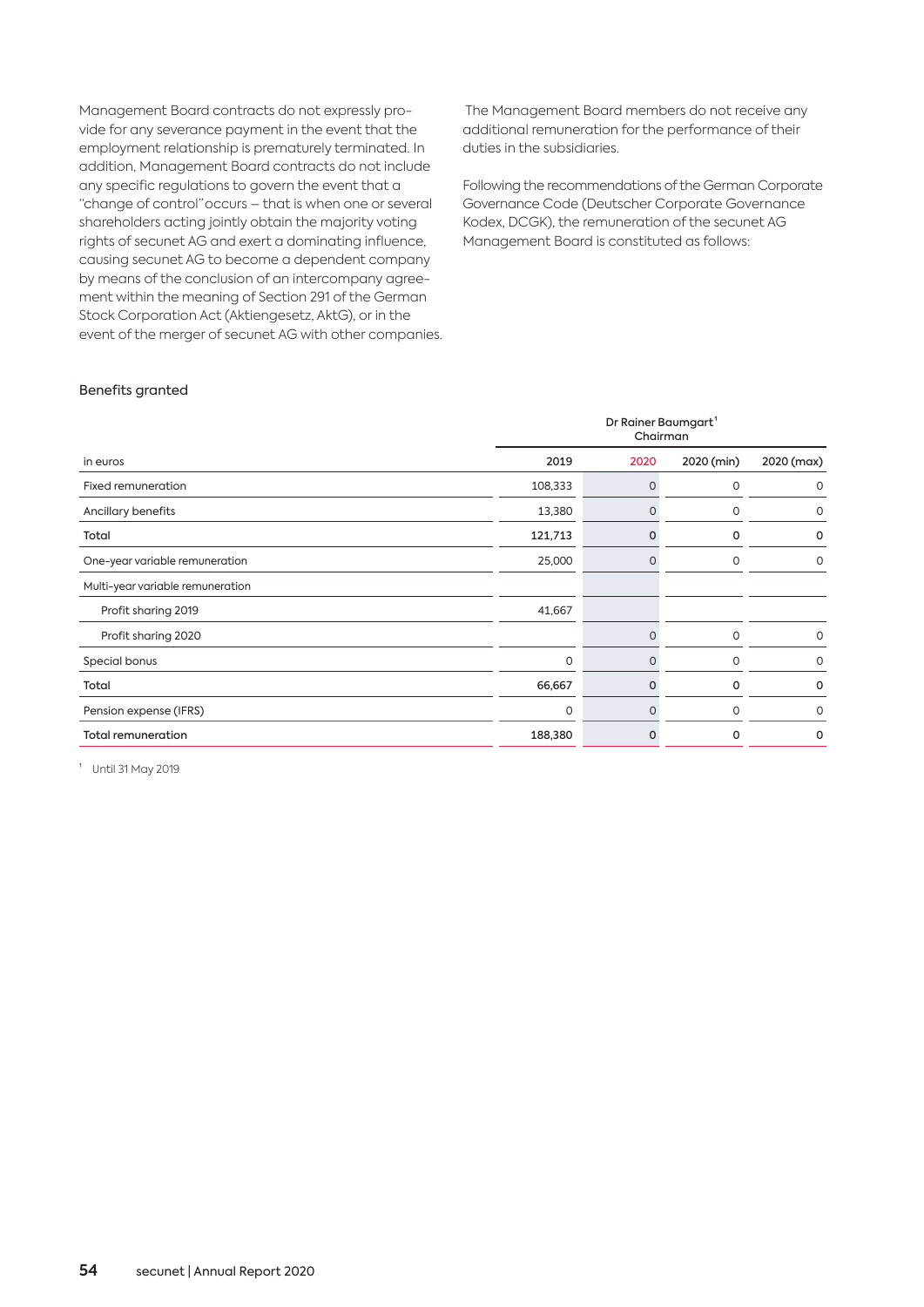|                                  | Axel Deininger <sup>2</sup><br>Management Board member / Chairman |          |            |            |  |  |
|----------------------------------|-------------------------------------------------------------------|----------|------------|------------|--|--|
| in euros                         | 2019                                                              | 2020     | 2020 (min) | 2020 (max) |  |  |
| Fixed remuneration               | 240,425                                                           | 255,000  | 255,000    | 255,000    |  |  |
| Ancillary benefits               | 26,785                                                            | 21,631   | 21,631     | 21,631     |  |  |
| Total                            | 267,210                                                           | 276,631  | 276,631    | 276,631    |  |  |
| One-year variable remuneration   | 64,584                                                            | 75,000   | 0          | 150,000    |  |  |
| Multi-year variable remuneration |                                                                   |          |            |            |  |  |
| Profit sharing 2019              | 100,000                                                           | $\Omega$ | 0          | 0          |  |  |
| Profit sharing 2020              | ۰                                                                 | 100,000  | 0          | 100,000    |  |  |
| Special bonus                    | 100,000                                                           | 100,000  | 0          | 100,000    |  |  |
| Total                            | 264,584                                                           | 275,000  | 0          | 350,000    |  |  |
| Pension expense (IFRS)           | 530                                                               | 25,975   | 25,975     | 25,975     |  |  |
| <b>Total remuneration</b>        | 532,324                                                           | 577,606  | 302,606    | 652,606    |  |  |

 $^{\prime}~$  Appointed Chairman of the Management Board with effect from 1 June 2019

|                                  | <b>Thomas Pleines</b><br>Management Board member |         |            |            |  |  |  |
|----------------------------------|--------------------------------------------------|---------|------------|------------|--|--|--|
| in euros                         | 2019                                             | 2020    | 2020 (min) | 2020 (max) |  |  |  |
| Fixed remuneration               | 228,750                                          | 235,000 | 235,000    | 235,000    |  |  |  |
| Ancillary benefits               | 28,595                                           | 28,996  | 28,996     | 28,996     |  |  |  |
| Total                            | 257,345                                          | 263,996 | 263,996    | 263,996    |  |  |  |
| One-year variable remuneration   | 58,750                                           | 65,000  | 0          | 130,000    |  |  |  |
| Multi-year variable remuneration |                                                  |         |            |            |  |  |  |
| Profit sharing 2019              | 100,000                                          |         |            |            |  |  |  |
| Profit sharing 2020              |                                                  | 100,000 | 0          | 100,000    |  |  |  |
| Special bonus                    | 100,000                                          | 100,000 | 0          | 100,000    |  |  |  |
| Total                            | 258,750                                          | 265,000 | 0          | 330,000    |  |  |  |
| Pension expense (IFRS)           | 36,418                                           | 40,719  | 40,719     | 40,719     |  |  |  |
| <b>Total remuneration</b>        | 552,513                                          | 569,715 | 304,715    | 634,715    |  |  |  |
|                                  |                                                  |         |            |            |  |  |  |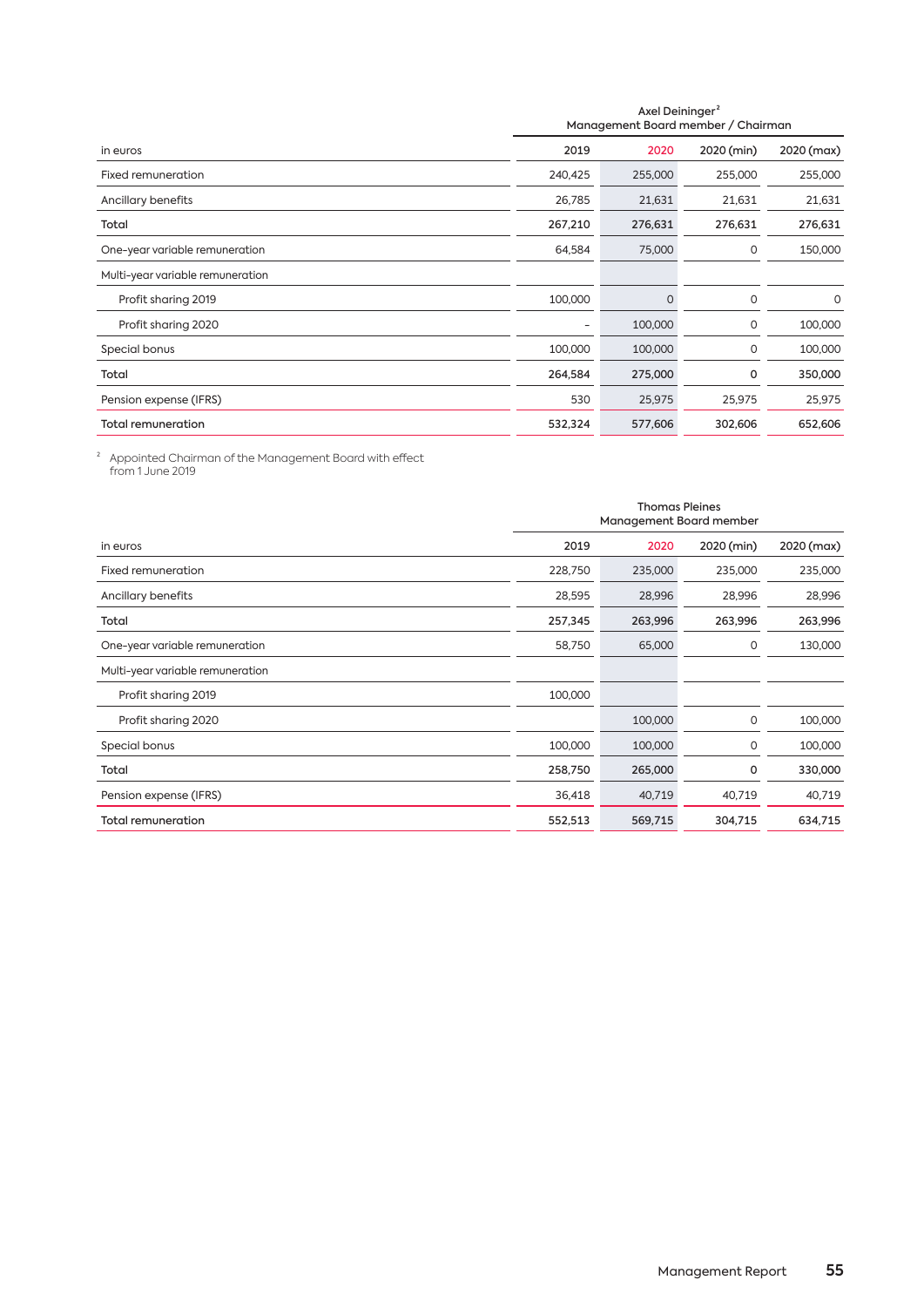|                                  | Dr Kai Martius <sup>3</sup><br>Management Board member |          |            |            |  |  |
|----------------------------------|--------------------------------------------------------|----------|------------|------------|--|--|
| in euros                         | 2019                                                   | 2020     | 2020 (min) | 2020 (max) |  |  |
| Fixed remuneration               | 102,083                                                | 175,000  | 175,000    | 175,000    |  |  |
| Ancillary benefits               | 16,420                                                 | 49,851   | 49,851     | 49,851     |  |  |
| Total                            | 118,503                                                | 224,851  | 224,851    | 224,851    |  |  |
| One-year variable remuneration   | 29,166                                                 | 50,000   | 0          | 100,000    |  |  |
| Multi-year variable remuneration |                                                        |          |            |            |  |  |
| Profit sharing 2019              | 58,333                                                 | $\Omega$ | $\circ$    | 0          |  |  |
| Profit sharing 2020              |                                                        | 100,000  | 0          | 100,000    |  |  |
| Special bonus                    | 75,000                                                 | 100,000  | 0          | 100,000    |  |  |
| Total                            | 162,499                                                | 250,000  | 0          | 300,000    |  |  |
| Pension expense (IFRS)           | 0                                                      | $\Omega$ | 0          | 0          |  |  |
| <b>Total remuneration</b>        | 281,002                                                | 474,851  | 224,851    | 524,851    |  |  |

³ Appointed to the Management Board with effect from 1 June 2019

|                                  | Torsten Henn <sup>4</sup><br>Management Board member |          |            |            |  |  |  |
|----------------------------------|------------------------------------------------------|----------|------------|------------|--|--|--|
| in euros                         | 2019                                                 | 2020     | 2020 (min) | 2020 (max) |  |  |  |
| Fixed remuneration               | 102,083                                              | 175,000  | 175,000    | 175,000    |  |  |  |
| Ancillary benefits               | 17,430                                               | 22,427   | 22,427     | 22,427     |  |  |  |
| Total                            | 119,513                                              | 197,427  | 197,427    | 197,427    |  |  |  |
| One-year variable remuneration   | 29,166                                               | 50,000   | 0          | 100,000    |  |  |  |
| Multi-year variable remuneration |                                                      |          |            |            |  |  |  |
| Profit sharing 2019              | 58,333                                               |          |            |            |  |  |  |
| Profit sharing 2020              |                                                      | 100,000  | 0          | 100,000    |  |  |  |
| Special bonus                    | 75,000                                               | 100,000  | 0          | 100,000    |  |  |  |
| Total                            | 162,499                                              | 250,000  | 0          | 300,000    |  |  |  |
| Pension expense (IFRS)           | $\circ$                                              | $\Omega$ | 0          | $\circ$    |  |  |  |
| <b>Total remuneration</b>        | 282,012                                              | 447,427  | 197,427    | 497,427    |  |  |  |

⁴ Appointed to the Management Board with effect from 1 June 2019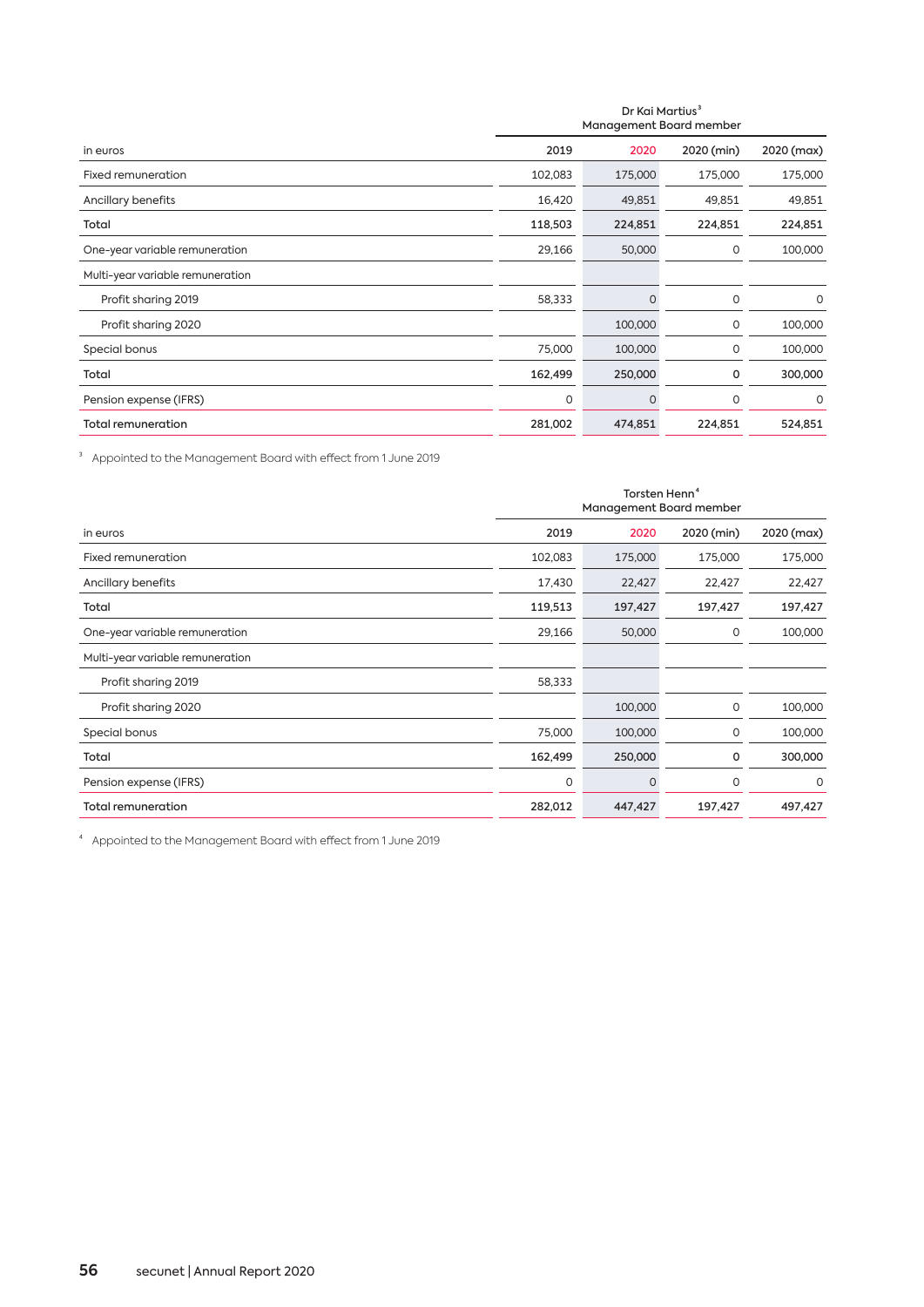The following payments were made for the remuneration of the members of the Management Board in the 2020 financial year:

## Inflow

|                                     | <b>Dr Rainer</b><br>Baumgart<br>Chairman <sup>5</sup> |         | Axel Deininger<br>Management<br>Board member /<br>Chairman <sup>6</sup> |         | <b>Thomas Pleines</b><br>Management<br><b>Board member</b> |         | Dr Kai Martius<br>Management<br>Board member <sup>7</sup> |          | <b>Torsten Henn</b><br>Management<br>Board member <sup>8</sup> |         |
|-------------------------------------|-------------------------------------------------------|---------|-------------------------------------------------------------------------|---------|------------------------------------------------------------|---------|-----------------------------------------------------------|----------|----------------------------------------------------------------|---------|
| in euros                            | 2019                                                  | 2020    | 2019                                                                    | 2020    | 2019                                                       | 2020    | 2019                                                      | 2020     | 2019                                                           | 2020    |
| Fixed remuneration                  | 108,333                                               | 0       | 240,425                                                                 | 255,000 | 228,750                                                    | 235,000 | 102,083                                                   | 175,000  | 102,083                                                        | 175,000 |
| Ancillary benefits                  | 13,380                                                | $\circ$ | 26,552                                                                  | 21,631  | 28,595                                                     | 28,996  | 16,420                                                    | 49,851   | 17,430                                                         | 22,427  |
| Total                               | 121,713                                               | 0       | 267,210                                                                 | 276,631 | 257,345                                                    | 263,996 | 118,503                                                   | 224,851  | 119,513                                                        | 197,427 |
| One-year variable<br>remuneration   | 44,515                                                | $\circ$ | 114,996                                                                 | 150,000 | 104,609                                                    | 130,000 | 51,934                                                    | 100,000  | 51,934                                                         | 100,000 |
| Multi-year variable<br>remuneration |                                                       |         |                                                                         |         |                                                            |         |                                                           |          |                                                                |         |
| Profit sharing 2019                 | 41,667                                                |         | 100,000                                                                 |         | 100,000                                                    |         | 58,333                                                    | 0        | 58,333                                                         |         |
| Profit sharing 2020                 |                                                       | 0       |                                                                         | 100,000 |                                                            | 100,000 | 0                                                         | 100,000  | $\mathbf 0$                                                    | 100,000 |
| Special bonus                       | 0                                                     | $\circ$ | 100,000                                                                 | 100,000 | 100,000                                                    | 100,000 | 75,000                                                    | 100,000  | 75,000                                                         | 100,000 |
| Total                               | 86,182                                                | 0       | 314,996                                                                 | 350,000 | 304,609                                                    | 330,000 | 185,267                                                   | 300,000  | 185,267                                                        | 300,000 |
| Pension expense (IFRS)              | 0                                                     | $\circ$ | 530                                                                     | 25,975  | 36,418                                                     | 40,719  | $\Omega$                                                  | $\Omega$ | 0                                                              | $\circ$ |
| <b>Total remuneration</b>           | 207,895                                               | 0       | 582,736                                                                 | 652,606 | 598,372                                                    | 634,715 | 303,770                                                   | 524,851  | 304,780                                                        | 497,427 |

⁵ Until 31 May 2019

⁶ Appointed Chairman of the Management Board with effect from 1 June 2019

<sup>7</sup> Appointed to the Management Board with effect from 1 June 2019

⁸ Appointed to the Management Board with effect from 1 June 2019

Total remuneration of the members of the Management Board in the 2020 financial year was 2,243 thousand euros (previous year: 1,961 thousand euros)

|                                             | Dr Baumaart |      | Deininger |         | Pleines |         | Dr Martius |         | Henn    |         |
|---------------------------------------------|-------------|------|-----------|---------|---------|---------|------------|---------|---------|---------|
| in euros                                    | 2019        | 2020 | 2019      | 2020    | 2019    | 2020    | 2019       | 2020    | 2019    | 2020    |
| Non-performance-based<br>components         | 121,713     | 0    | 267.210   | 276.631 | 257.345 | 263.996 | 118.503    | 224,851 | 119.513 | 197.427 |
| Performance-based<br>components             | 44,515      | 0    | 214.996   | 250.000 | 204.609 | 230,000 | 126.934    | 200,000 | 126.934 | 200,000 |
| Components entailing<br>long-term incentive | 41,667      | 0    | 100.000   | 100,000 | 100.000 | 100,000 | 58.333     | 100,000 | 58.333  | 100,000 |
| Total remuneration                          | 207,895     | 0    | 582.206   | 626.631 | 561.954 | 593.996 | 303.770    | 524.851 | 304.780 | 497.427 |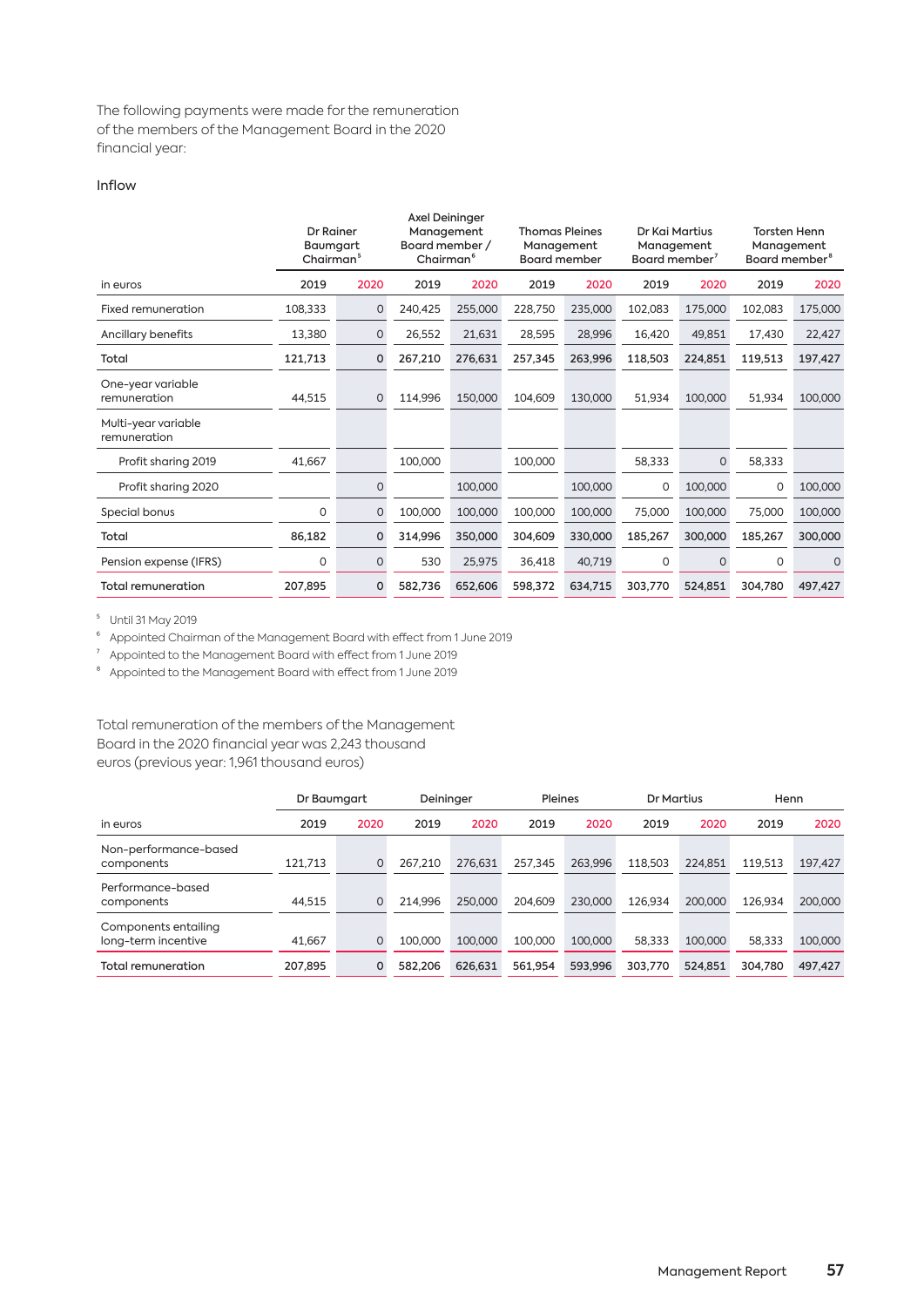## The pension entitlements of the Management Board members were as follows as at 31 December 2020:

|           | In accordance with IFRS |                         |                      | In accordance with HGB |           |         |  |
|-----------|-------------------------|-------------------------|----------------------|------------------------|-----------|---------|--|
| in euros  | Present value           | Current<br>service cost | Past<br>service cost | Obligation<br>amount   | Provision | Premium |  |
| Deininger | 646,093                 | 25.975                  |                      | 421.183                | 421.183   | 67.119  |  |
| Pleines   | 1.215.961               | 40.719                  | O                    | 850,522                | 829.925   | 134.249 |  |

As at 31 December 2019, the pension entitlements of the Management Board members were as follows:

|             | In accordance with IFRS |                         |                      | In accordance with HGB |           |         |  |
|-------------|-------------------------|-------------------------|----------------------|------------------------|-----------|---------|--|
| in Euro     | Present value           | Current<br>service cost | Past<br>service cost | Obligation<br>amount   | Provision | Premium |  |
| Dr Baumgart | 1.242.739               |                         | $\Omega$             | 984.673                | 950.337   | 80.924  |  |
| Deininger   | 554.830                 | 530                     | $\Omega$             | 354,064                | 354.064   | 63.716  |  |
| Pleines     | 1.050.823               | 36.418                  | $\Omega$             | 721.422                | 695.676   | 118,433 |  |

Owing to the right, in accordance with Article 67 (1) and (2) of the Introductory Act to the German Commercial Code (Einführungsgesetz zum Handelsgesetzbuch, EGHGB), to choose to annually add 1/15 to the difference resulting from the change in valuation under the German Accounting Law Modernisation Act (Bilanzrechtsmodernisierungsgesetz, BilMoG), there is a shortfall between the amount of the HGB obligation and the provision set aside, totalling 21 thousand euros.

As at 31 December 2020, the members of the Management Board held a total of 880 shares (previous year: 880 shares) in secunet.

The members of the Management Board of the Company were not granted any loans during the reporting period.

Furthermore, in the past financial year no member of the Management Board was promised or granted any benefits by a third party in respect of his activity as a member of the Management Board.